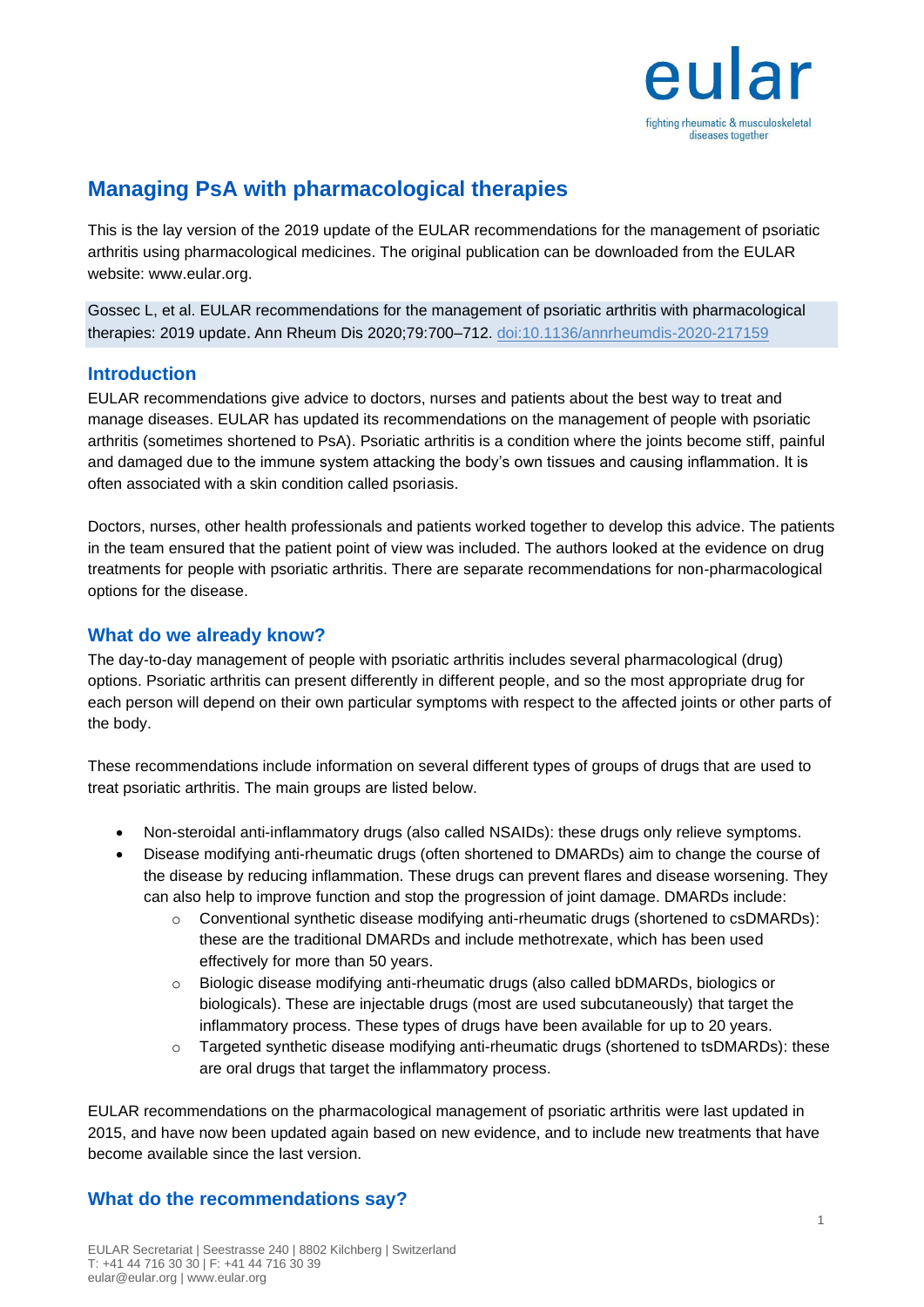

In total, there are 6 overarching principles and 12 recommendations. The main principles remain mostly unchanged from the 2015 recommendations, and talk about the diverse nature of psoriatic arthritis and the different musculoskeletal and non-musculoskeletal manifestations. They also stress the need for collaborative management and shared decision-making. Of the 12 recommendations, 3 are new, 1 remains unchanged but has been renumbered, and the rest have been modified or rephrased.

Each recommendation is based on the best current knowledge and studies of scientific evidence or expert opinion. The more stars a recommendation has the stronger the evidence is. However, recommendations with limited scientific evidence may be important, because the experts can have a strong opinion even when the published evidence may be lacking.

One star (\*) means it is a recommendation with limited scientific evidence.

Two stars (\*\*) means it is a recommendation with some scientific evidence.

Three stars (\*\*\*) means it is a recommendation with quite a lot of scientific evidence.

Four stars (\*\*\*\*) means it is a recommendation supported with a lot of scientific evidence.

• **Your treatment goal should be remission or low disease activity; this is achieved with checkups and adjusting treatment if needed.\*\*\*\***

The goal of your treatment should be remission or low disease activity. Remission means that the disease is well-controlled, there is no longer any inflammation such as swollen joints and no signs of inflammation in blood tests. However, there may still be some symptoms even in remission. Low disease activity means that your levels of inflammation are very low. Your doctor can help you to achieve these goals by keeping a close eye on your disease by examining you and asking for tests as needed. Your doctor may also adjust your treatment up or down as needed.

• **Non-steroidal anti-inflammatory drugs may be used to relieve pain in your joints and entheses or spine.\*\*\*\***

NSAIDs can help to reduce pain and improve mobility (movement) in your joints, but do not stop joint damage. These drugs will not help the skin psoriasis.

• **Glucocorticoid injections should be considered; low doses of glucocorticoid pills can sometimes be used.\*\***

Glucocorticoid (steroid) injections in affected joints or near tendons can provide symptom relief for people with psoriatic arthritis. Steroids taken by other means (e.g. as tablets) are not usually recommended but may be used with caution at the lowest possible dose.

• **People with many swollen joints should be quickly treated with a csDMARD – preferably methotrexate if their skin is also affected.\*\*\*** People with polyarticular disease should receive a csDMARD either first-line or after a short course of NSAIDs. The recommendations say that csDMARDs should be started quickly – ideally within 2 weeks, depending on the severity of symptoms – and continued for at least 3 months. The csDMARD can be stopped or switched if there is less than 50% improvement within 3 months, or if the treatment target is not reached within 6 months. Methotrexate works well on both joints and skin psoriasis, which is why it is recommended especially if your skin is involved.

• **People with few swollen joints will also benefit from csDMARDs, especially if there is joint damage visible on X-rays, inflammation on blood tests, or disease affecting the nails or leading to swollen fingers.\*\***

You may receive a csDMARD even if you have only a few swollen joints. This will depend on other $\frac{1}{2}$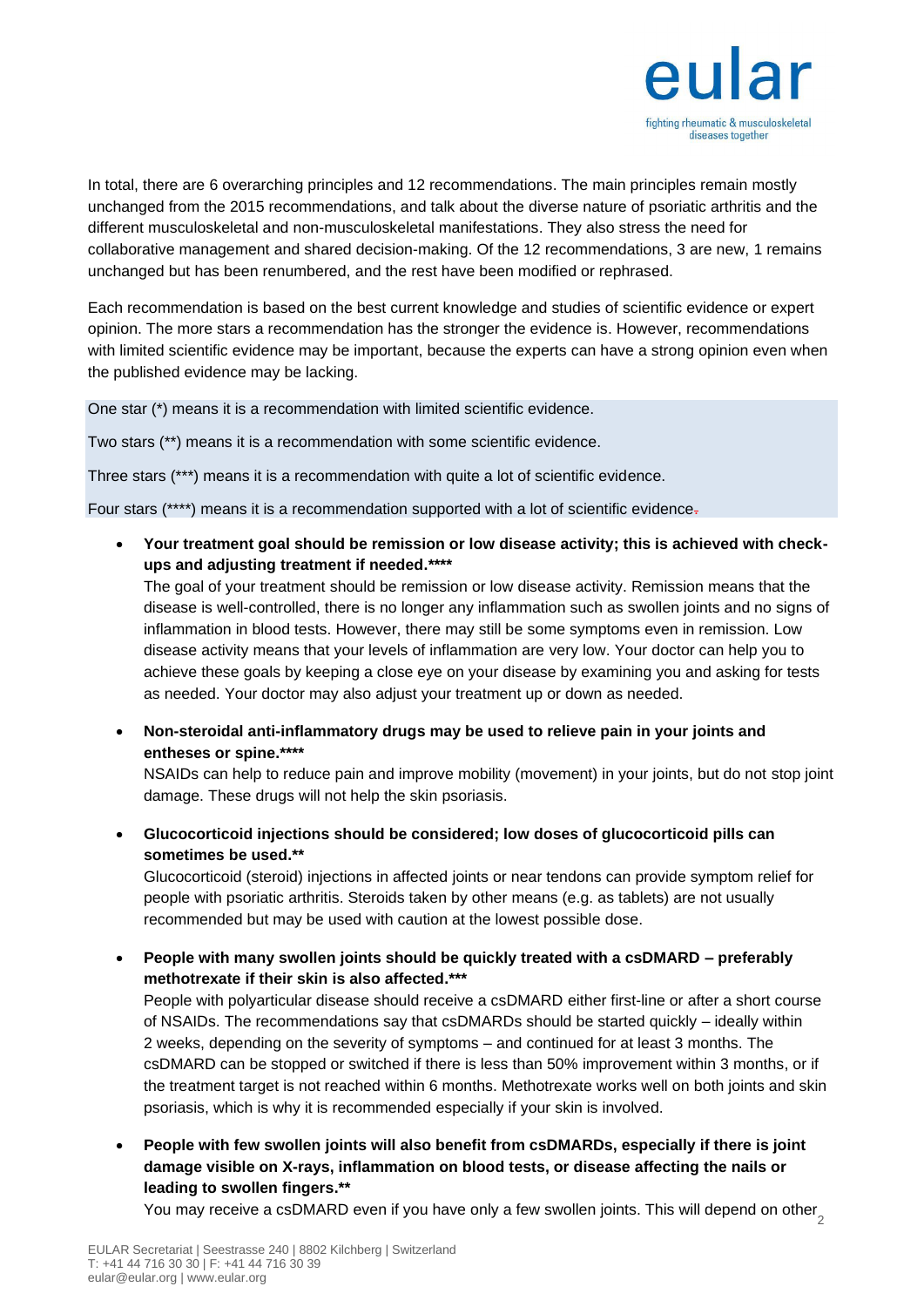

factors that can affect how your disease will progress – for example, if you have joint damage, high levels of inflammation, or swollen fingers and nail damage. Currently methotrexate is proposed as the first choice.

• **A bDMARD should be prescribed for people with swollen joints who have not responded to at least one csDMARD; if you have a lot of psoriasis as well an IL-17 or IL-12/23-inhibitor may be preferred.\*\*\***

If you have tried csDMARDs but not seen any improvement, you might be prescribed a bDMARD. The recommendations do not distinguish between the different types of bDMARDs available, so you may receive a TNF inhibitor, IL-12/23 or IL-17 inhibitor, depending on your symptoms and profile. The only exception is if you have extensive skin disease, when an IL-17 or IL-12/23 inhibitor may be a better choice for you. Usually, methotrexate is given with the bDMARD.

- **A JAKi may be considered if you have swollen joints and have not responded to at least one csDMARD and at least one bDMARD, or for people who cannot take bDMARDs.\*\*\***  For people who have tried csDMARDs and bDMARDs without any success, or for whom a bDMARD is not a good solution, JAK inhibitors can be used. This includes people who cannot tolerate injections or who have a strong preference for an oral drug.
- **If you cannot take a bDMARD or JAKi, a PDE4i may be considered for mild disease that has not responded to least one csDMARD.\*\*\*** PDE4 inhibitors can be proposed when csDMARD therapy has failed and bDMARDs and JAKi are not appropriate. This option might be suitable for you if you have mild disease in four joints or fewer, you have lower disease activity and/or limited skin involvement.
- **A bDMARD should be considered for people with enthesitis who have not got better with NSAIDs or steroid injections.\*\*\***

In people whose symptom of psoriatic arthritis is mostly enthesitis (tendon pain and inflammation), NSAIDs and steroid injections are the first-line treatment. If this does not work well for you then a bDMARD may be used without trying a csDMARD first. There is no preference for which type of bDMARD to use.

• **A bDMARD should be considered for people whose disease is mostly in their lower back and who do not get relief from NSAIDs. A TNFi is the usual choice, but IL-17 inhibitors can be used if you have psoriasis as well.\*\*\***

If you have axial psoriatic arthritis, and if NSAIDs do not work well enough, a bDMARD may be proposed. If you have extensive skin involvement then an IL-17 inhibitor is preferred over a TNF inhibitor. But if you also suffer from inflammatory bowel disease or uveitis, a TNF inhibitor (monoclonal antibody) would be preferred.

• **People who do not respond to or get side effects from a bDMARD can be switched to a different bDMARD or a tsDMARD; this includes one switch within the same class of medicine.\*\***

It is possible to switch drugs within a class if a first option does not work. However, the recommendations also say it is logical to change class after a second failure, and try a drug that works in a different way.

• **In people in sustained remission, cautious tapering of DMARDs may be considered.\*\*** This is a new recommendation. Reducing the dose of DMARDs may be possible in some people